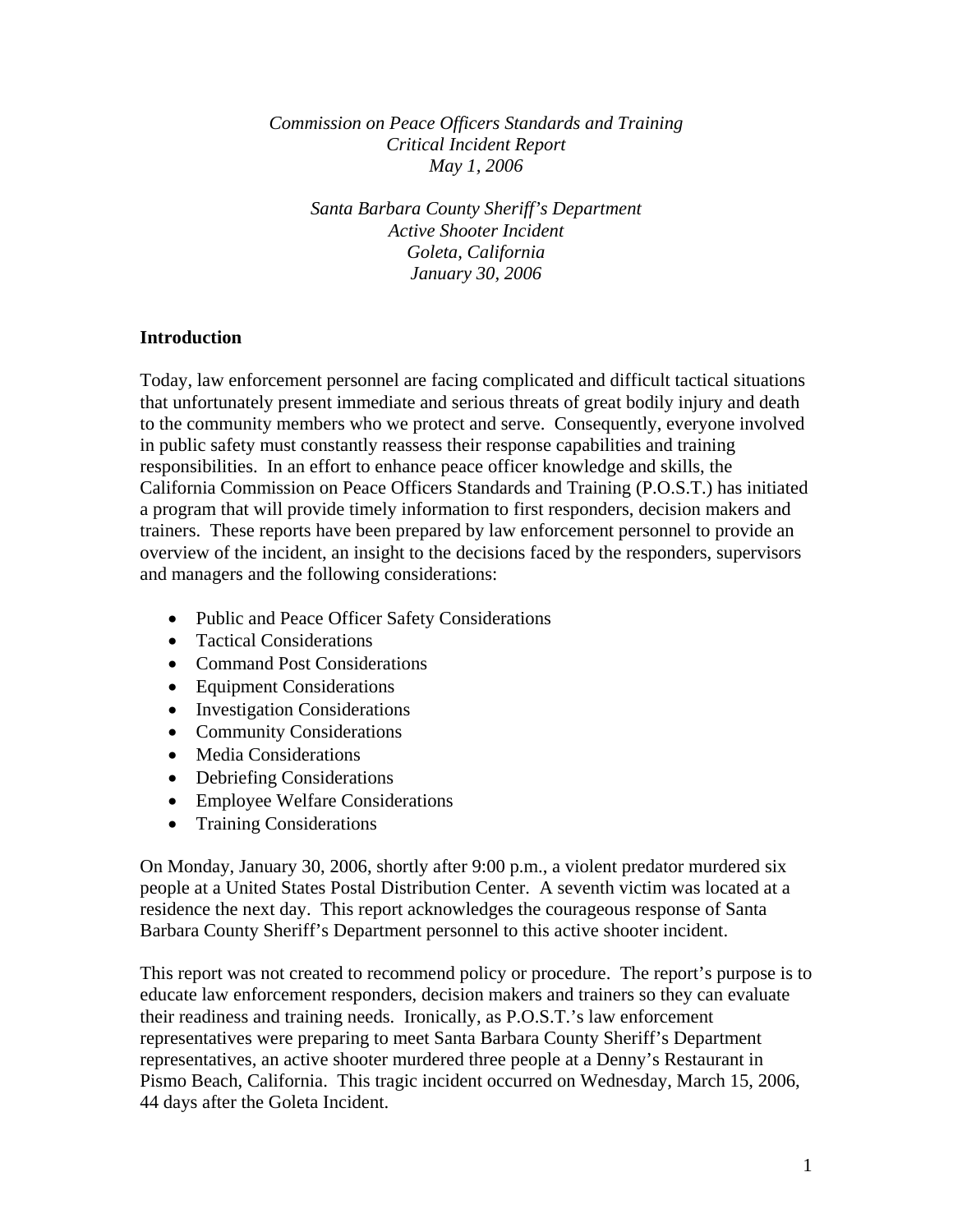# **Incident**

Shortly after 9:00 p.m. on a Monday evening, Jennifer San Marco, 44 years of age, passed through a security station at the Goleta Mail Processing Plant and Distribution Center. Due to San Marco's previous employment at the Center, she successfully defeated the parking lot security gate by following another vehicle into a secured parking lot. No one realized that she had previously killed her former neighbor and was now armed with a 9mm semi automatic pistol and an extra ammunition magazine.

At gunpoint, San Marco took an employee's badge to access the building. As she approached the building, San Marco shot three people (employees) in the parking lot. Using the badge to enter the building, she shot another employee in the lobby. San Marco attempted to shoot another subject when her firearm misfired. San Marco then reloaded with her extra magazine. San Marco continued into the Center where she shot two more victims in the back of the head. Due to the loud noise generated from the mail sorting and distribution machines and employees wearing ear protection, the Center's employees were generally unaware that shooting was occurring. Further complicating this tragedy was a shift change involving approximately 80 employees who were either completing or starting their work shifts. After murdering a total of six employees at the Center, San Marco turned the firearm on herself, taking her life. Tragically, five employees died at the Center from gunshot wounds and two days later, the employee shot in the lobby, died at the hospital.

San Marco's aggressive and violent behavior claimed the lives of her neighbor, six postal workers and herself. If San Marco had not killed herself, there is little doubt that she would have wounded and murdered others, possibly engaging Santa Barbara County Deputy Sheriffs in a gun battle.

# **Goleta, California**

The City of Goleta is located on the coast of California, seven miles north of the City of Santa Barbara. Goleta encompasses 26 square miles with a population of 55,000 and contracts law enforcement services with the Santa Barbara County Sheriff's Department.

#### . **The Goleta Postal Distribution Center - Crime Scene**

This site serves as a major mail distribution port in the County of Santa Barbara and is enclosed with a chain link fence on several acres. Large 18-wheel trucks and trailers access the facility where tons of mail are sorted and distributed. The center operates 24 hours a day with approximately 80 employees on each shift. Entry to the Center is accessed using a coded pass card.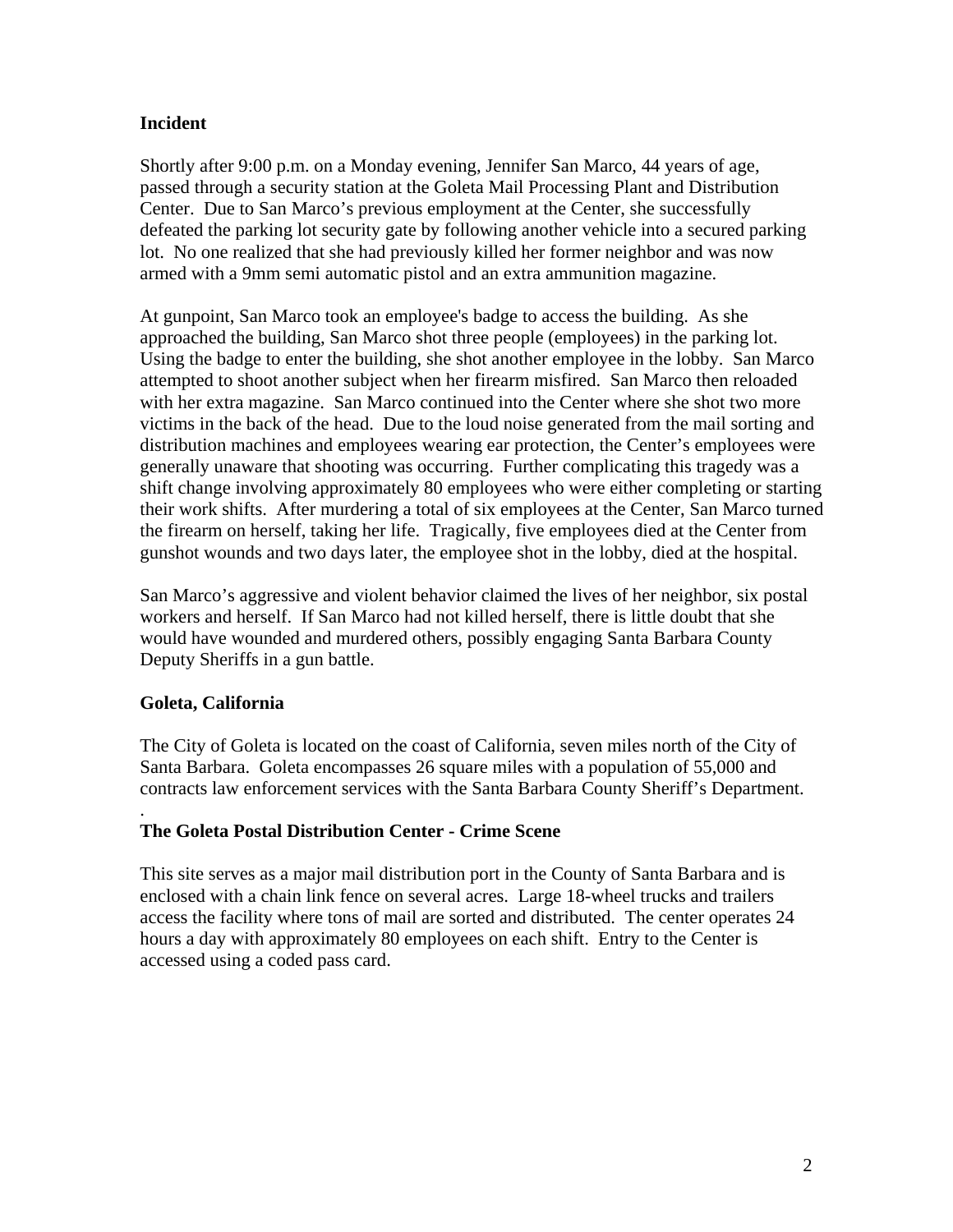## **Santa Barbara County Fire Station 11 - Witness Evacuation / Interview Site**

The fire station is located directly across the street form the Goleta Postal Distribution Center. There are two large doors that enclose the fire trucks inside.

## **The Home Depot - Command Post Location**

This store is located in the Market Place Shopping Center across the street from Fire Station 11 and approximately a quarter mile from the Goleta Postal Distribution Center. Behind the store, is a loading area that is bordered by a grassy knoll with several trees that provide a natural barrier. Due to Home Depot employees working throughout the night, a rear access door was opened to allow law enforcement to use the rest rooms.

### **Tactical Considerations**

### *Active Shooter Contact Team*

A senior patrol deputy was one of the first responders. This senior deputy effectively and immediately organized and deployed a Contact Team. This team properly passed three victims in the parking lot and safely entered the main lobby to contact the suspect. The team located an additional victim in the lobby area, cleared adjoining areas and assumed a position of advantage.

### *Active Shooter Rescue Team*

Due to no additional gunshots or other noises being heard, the Contact Team transitioned to a Rescue Team. The team then assumed and maintained a position of advantage at the doorway to the distribution center.

### *Active Shooter Paramedic Escort Team*

An Escort Team protected the paramedics as they entered the parking lot and moved into the lobby. Consequently, this team of paramedics and deputies were able to assess the medical condition of the shooting victims.

# *Contacting and Controlling People*

While the Rescue Team was in the lobby area, two employees wearing headphones emerged from the main building totally unaware of the incident. The Rescue Team effectively contacted, controlled, debriefed and removed these individuals from the building.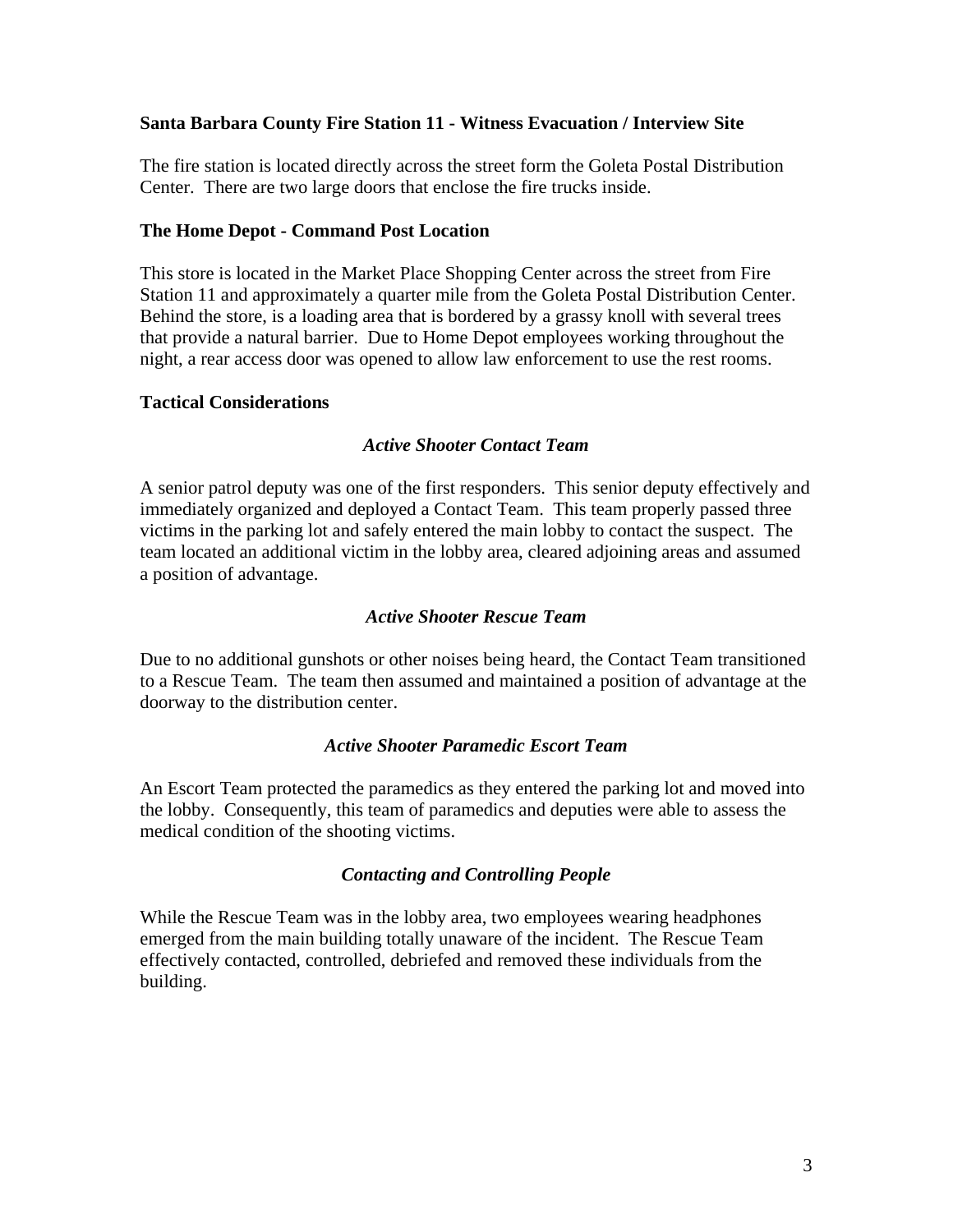# *Perimeter Responsibilities*

Arriving deputies were met with approximately 80 employees who were fleeing from the Center. These deputies controlled the crowd, determining whether a suspect(s) or accomplice(s) might be among the victims and witnesses. The deputies were faced with a complicated challenge that could be further escalated by the emotions of the fleeing people, the presence of an armed criminal, a compromised shooting background and the potential for the suspect taking a hostage(s) to pursue escape.

#### *Witness / Victim Containment*

Approximately 80 people were escorted to Fire Station 11, enabling the deputies to effectively contain the crowd and safely protect them. This enabled responding detectives the opportunity to interview the witnesses, obtaining identity information and tactical intelligence.

### *Mobile Telephones Being Used by Witnesses and Victims*

It was recognized that the people contained in the fire station were constantly using their mobile telephones. Consequently, this telephone usage caused family members and friends to come to the scene. Allowing the use of telephones was viewed as a positive factor in containing and pacifying these individuals, leading to their cooperation. Some witnesses received calls from the press who then released information that the Public Information Officer (PIO) was unaware of or not able to confirm. This caused grief for some of the victim families who heard on TV that their relative may have been a victim before law enforcement could confirm the identities. Additionally, it is recognized that the use of telephones could create additional tactical challenges for the Contact, Rescue, Paramedic Rescue and Special Weapons and Tactics (SWAT) Teams.

### *Victim Roster / Witness Roster*

Creating a roster of who is being detained prior to interviews is essential. Acquiring everyone's name, sex, race, date of birth and mobile telephone number for a centralized roster that is in alphabetical order will greatly assist the investigation's progress and notification process. Simply, taking 26 pieces of paper and placing a single and different letter of the alphabet on the top of each page will immediately organize the people by their last name.

#### *Searching – The Center's Parking Lot*

Since San Marco had not been located, deputies were sent to the employee parking lot to search for her vehicle. While searching, deputies discovered a postal employee hiding in a car. Ironically, this individual had encountered San Marco in the parking lot when she first arrived.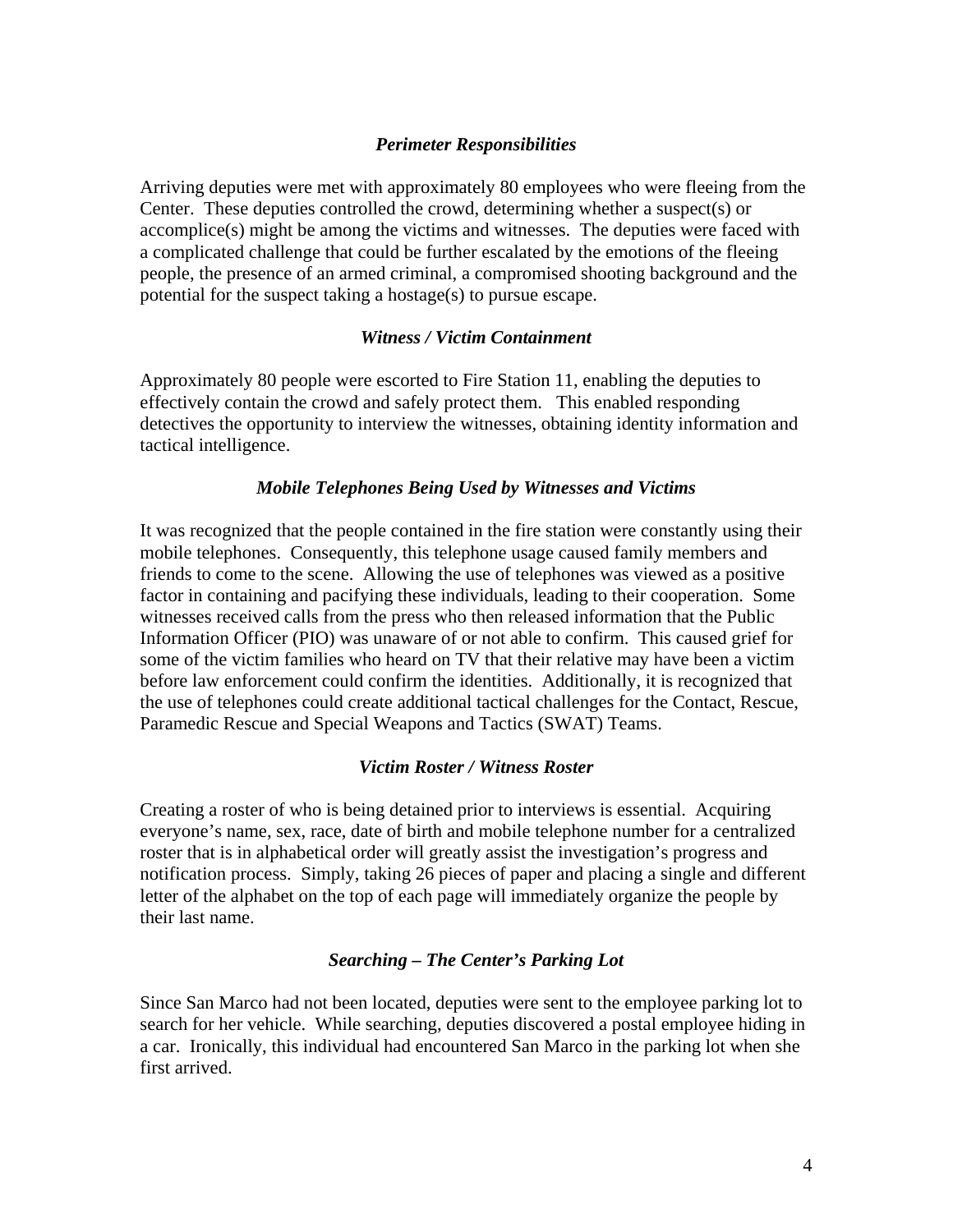# *Searching with Floor Plans*

Although the Center's floor plans were requested from Postal Inspectors, it was found that this information was maintained in areas that had yet to be searched. It is recommended that consideration be given to the availability of selected sites' floor plans for emergency personnel.

### *Searching – The Center*

After the SWAT Team had relieved the Contact Team and while the SWAT Team was staging in the lobby for entry into the Center's distribution area, an employee unexpectedly walked into the lobby. This individual was unaware of the incident as ear protection was being worn due to the machinery's noise.

#### *Access – The Center's Catwalk*

Prior to the deployment of two SWAT search teams into the Center's distribution area, it was believed that access to the catwalk was available. However, once inside, the provided key did not allow entry to the catwalk. Consequently, additional time was devoted to gaining access.

### *High Ground – Advantage, Observation and Intelligence*

One SWAT Team utilized the catwalk for a tactical position of advantage. Additionally this "high ground" proved to be a superior observation post, providing effective and timely information to the other SWAT Team that was searching the Center. While the SWAT team was clearing the building, the Sheriff's Department received a telephone call from an employee who was hiding underneath a large piece of machinery. The SWAT Team located and removed this individual.

#### **Command Post Considerations**

#### *Command Post Vehicles*

The initial patrol supervisors utilized a Special Utility Vehicle for a command post. As the incident became more complicated, the Sheriff's Mobile Command Post Vehicle was deployed. The larger vehicle enabled the incident's decision-makers to use a private area to assess the incident, to deploy resources and to prioritize missions.

### *Posting Information*

Posting information on dry erase boards immediately enabled Sheriff's command and staff personnel to be briefed. Thus, valuable time was not lost by the Incident Commander updating newly arrived supervisors and managers. Also, the boards provided timely information for the PIO.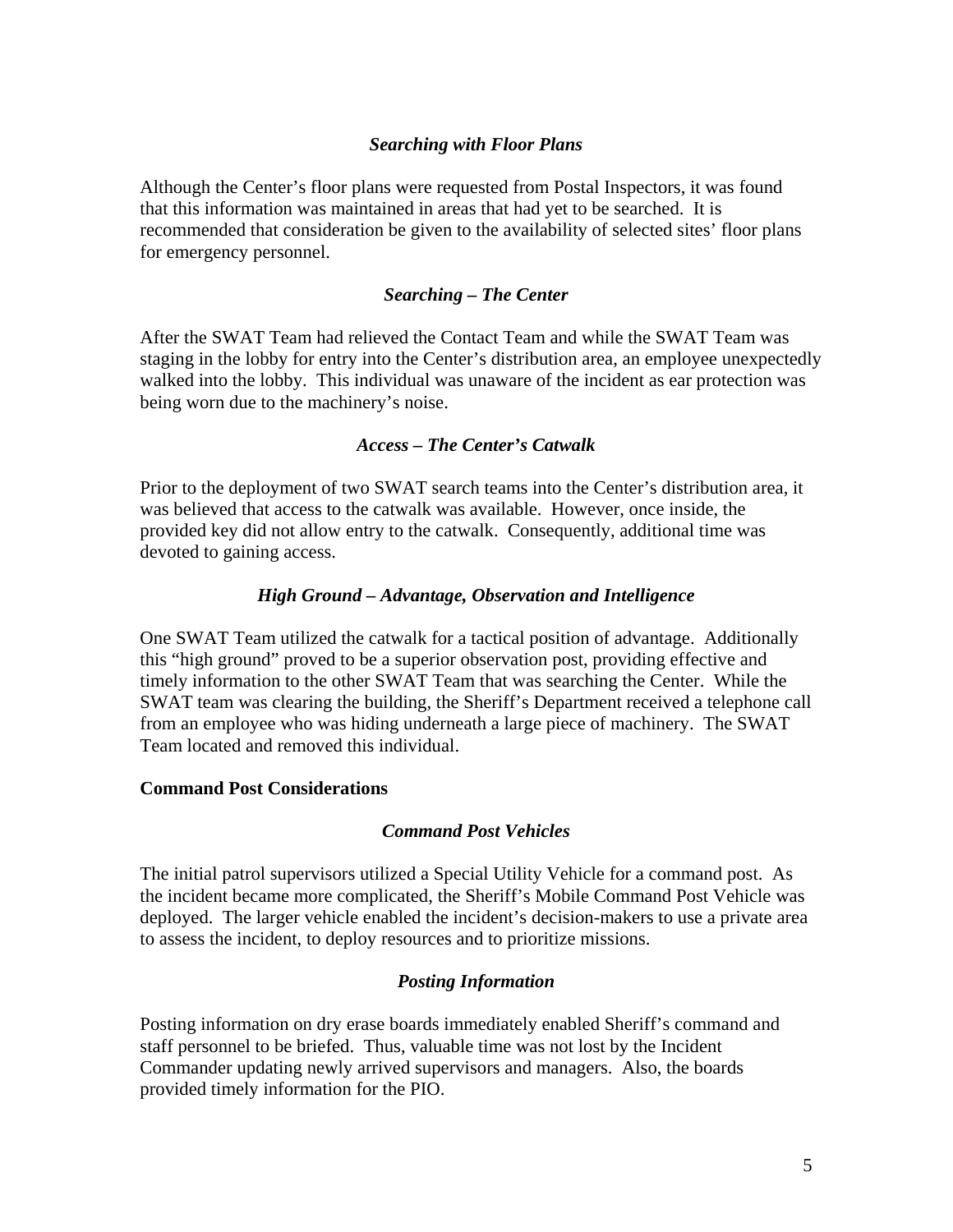Posting information throughout the command post creates an efficient Tactical Operations Center (TOC). The TOC concept where information is posted enables managers and tacticians to quickly assess intelligence information and make informed decisions.

# *Command Post Security*

Due to the incident's magnitude, numerous community members and leaders, local, state and federal law enforcement personnel, public officials and media representatives arrived throughout the incident. This included family members, friends, loved ones and relatives of the Center's employees and victims. These people all had different concerns and questions for the person in charge, including the victims' medical condition and location.

Consideration should be given to the volatile nature of family members facing this tragedy. Consequently, traditional yellow banner tape – "Police Line Do Not Cross" will not be an effective barrier to deny access to command post areas and crime scene locations. Sometimes, these locations will require posting uniformed personnel to prevent unauthorized access. Occasionally the use of red banner tape has created a more significant controlling factor.

### *Casualty Information*

Initial reports to the Incident Commander provided different information on the victims' locations and medical conditions. This information included two victims dead in the Center's parking lot and two victims at the hospital. One of the victims at the hospital was dead and the condition of the second victim was not known.

## *Incident Commander's Priorities*

Although not reported in order of importance, the Incident Commander established the following priorities:

- Determine where the deputies and outside law enforcement personnel were deployed (location, name, agency, unit designation). It is also recommended that the mobile telephone number of the deployed peace officers be gathered to enhance the effectiveness and timeliness of communication.
- Establish a Response Team at the command post to deal with community issues or tactical concerns.
- Develop a tactical plan to enter the Center and to respond to emergencies, i.e. a hostage situation.
- Consider that off-duty sheriff personnel of various ranks may respond to the incident after hearing news reports or receiving telephone calls.
- Evaluate the need for additional ambulances and paramedics from adjoining jurisdictions. It is recommended that the Fire Department evaluate and coordinate emergency medical response.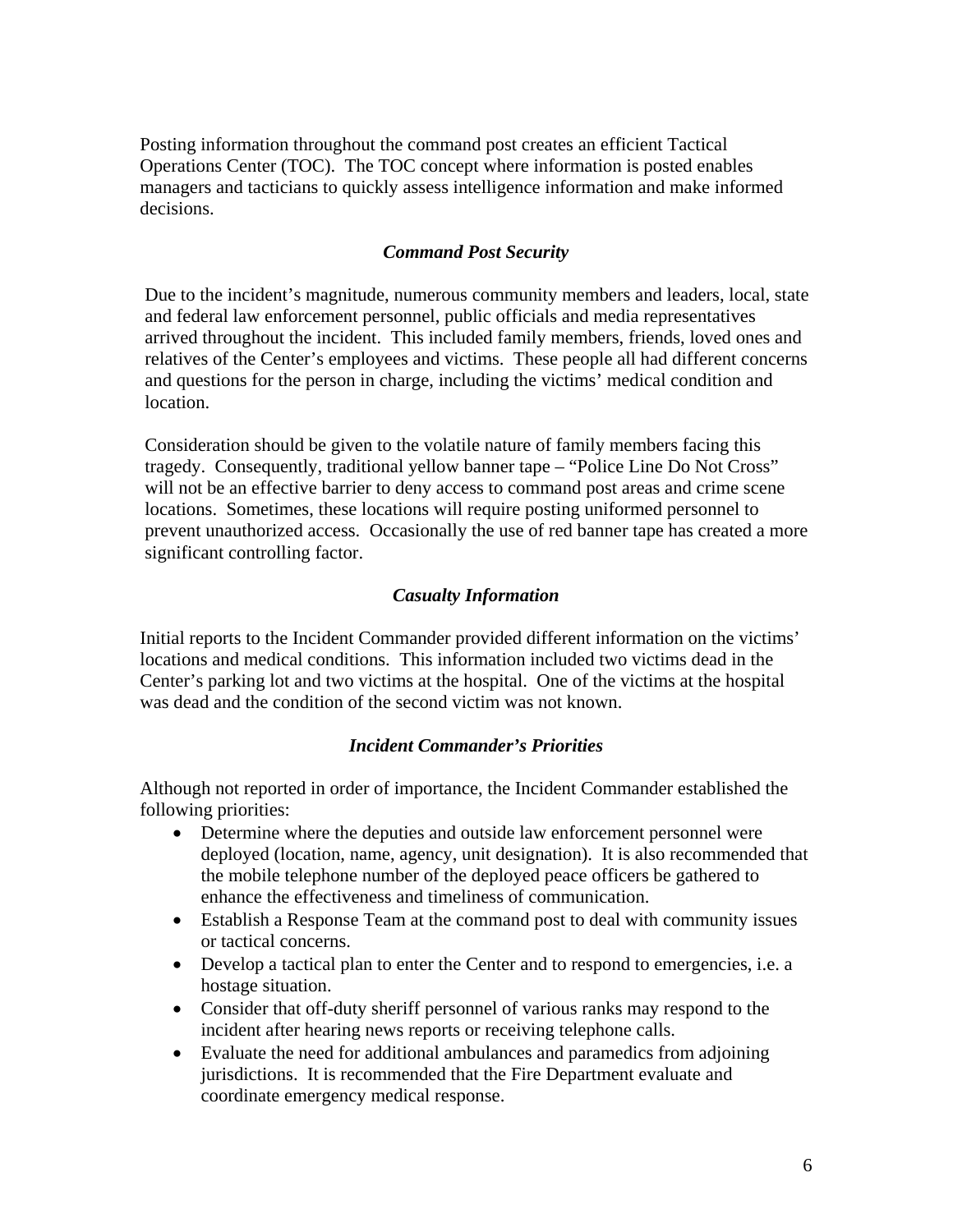- Appoint a PIO to deal with the massive media response.
- Assign a lieutenant to the Sheriff's Communications Center to assess service calls, dispatching priorities and staffing needs.
- Relieve outside law enforcement personnel from traffic control perimeter duties as soon as possible. Although all peace officers present worked effectively as a team, once the tactical situation has ended it becomes a pressing need for the assisting agency supervisors to return personnel to their assigned responsibilities, i.e., California Highway Patrol, Santa Barbara Police and University of Santa Barbara Police personnel.

# *Restroom Facilities*

Fortunately, the Home Depot and the Fire Department Station provided convenient restroom facilities throughout an extended time period. However, consideration should always be given to requesting portable facilities as soon as possible.

# **Investigation Considerations**

Although San Marco was dead by her own hand, the incident was far from over. Investigators were facing numerous external and internal inquiries, requiring an immediate assessment of investigative priorities and staffing requirements. The Investigation Officer-in-Charge established the following priorities:

- A team of detectives was assigned to the hospital to determine the condition of victims and to consider the possibility of a dying declaration.
- A team of detectives was assigned to the murder scene. These detectives conducted the investigation and interviewed the witnesses.
- A team of detectives was assigned to assist the crime scene investigators.
- A team of detectives at Sheriff's Headquarters was directed to gather information and intelligence. Thus, this team obtained a Ramey arrest warrant for San Marco before the SWAT team was able to enter the Center. If San Marco had been stopped in a vehicle, a fellow law enforcement officer would have known that she was "armed and dangerous." Also, another investigative team responded to San Marco's last known address in Goleta and established surveillance.
- Due to the possibility that an officer-involved shooting may occur, the emergency on-call Officer Involved Shooting Team (O.I.S.) was notified.

# *Personnel Relief / Rotation*

Detectives and crime scene investigators were required to adjust and extend their duty hours to handle this incident and to be available for other emergency call-outs.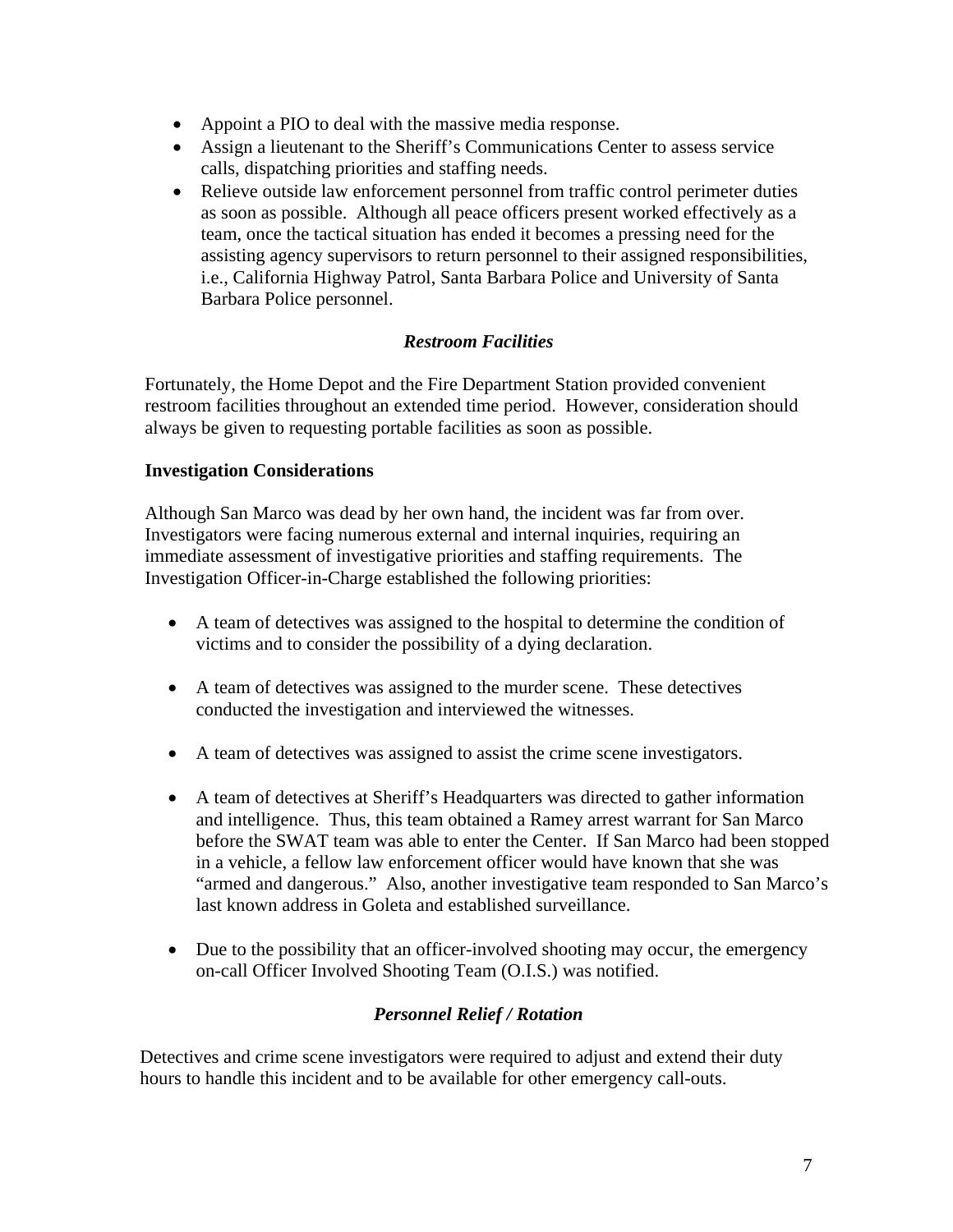## *Perimeters – Crime Scene and Crowd Control*

Due to the crowds and the large number of law enforcement personnel, it was necessary to establish inner and outer perimeters for an extended time period. The outer perimeter enabled law enforcement ingress and egress while the inner perimeter protected the crime scene. Additionally, a Crime Scene Log required everyone to provide their rank, name, agency and serial number prior to entering the crime scene. Thus, the crime scene's integrity was protected.

Due to the Center being a federal facility, numerous Postal Inspectors had responded to the command post, offering their assistance and support. Consequently, the Incident Commander effectively deployed the inspectors to facility perimeter control, enabling other law enforcement personnel to return to their assignments.

The Incident Commander and the Investigation Commander Officer-in-Charge also recognized that the Center's building and parking lots were secured by fencing. This fence enhanced perimeter control, crime scene protection and media management, reducing the number of posted perimeter/security positions.

### *The Potential for Additional Victim(s)*

Due to the unpredictable and violent behavior of San Marco, the potential for an additional victim(s) was possible. Unfortunately, this was confirmed the next day when the seventh victim, San Marco's neighbor was found murdered at a home in Santa Barbara. This additional homicide investigation required a detective response from homicide investigators who had already been working extended hours. Assigning investigative call-out responsibilities to other detectives who have not been sleepdeprived is a consideration.

#### *Crime Scene Re-creation – State Support*

Sheriff's detectives requested the California Department of Justice to assist with diagrams of the crime scene.

#### *Crime Scene Forensics – Federal Support*

Due to the incident occurring on federal property, a Federal Bureau of Investigation Forensic Team assisted the investigation.

#### *Autopsies – Neighbor County Support*

The need for immediate autopsies became a priority. Thus, the Ventura County Coroner assisted the Santa Barbara County Coroner with the autopsies. Ventura County is located south of Santa Barbara County.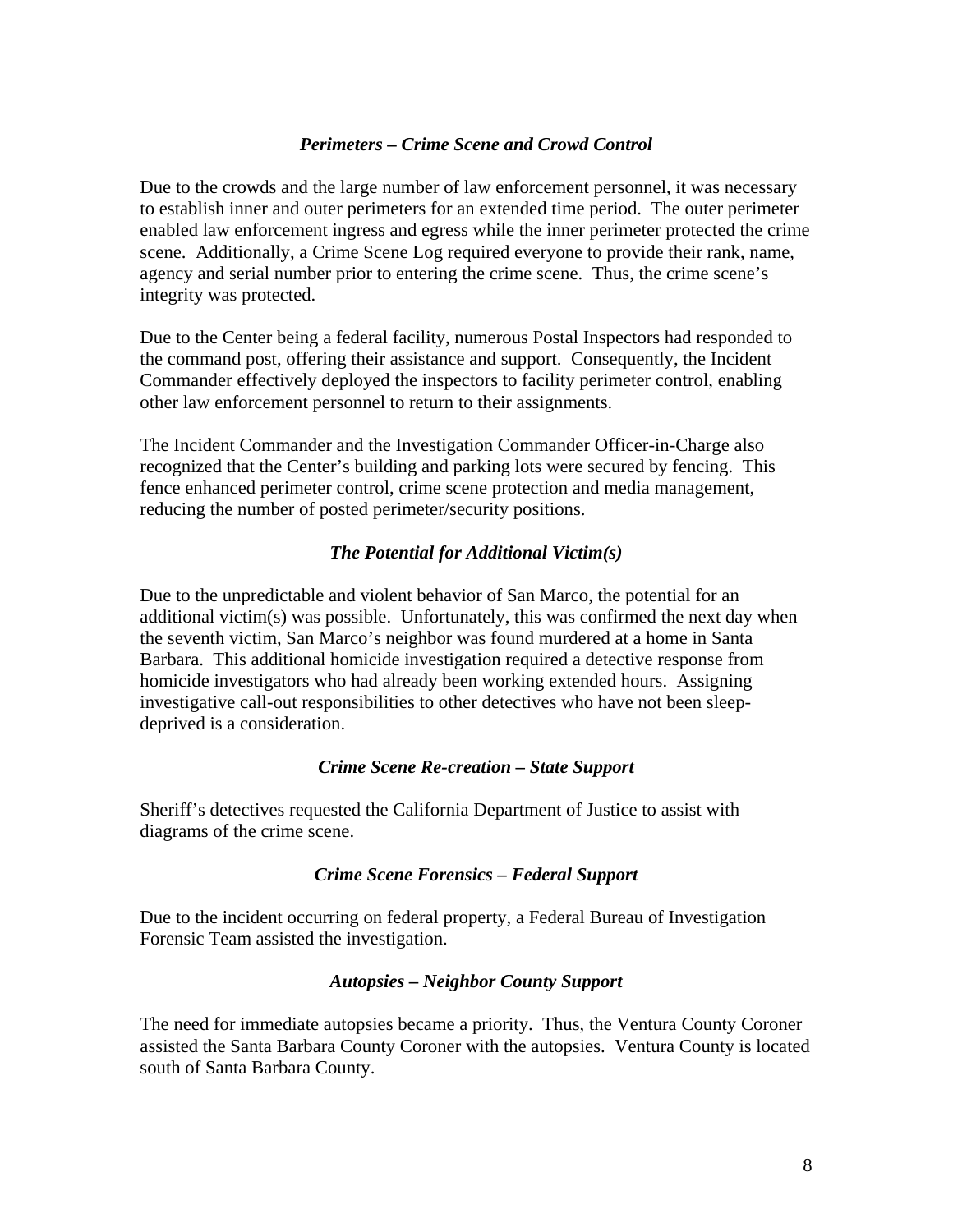# *Follow-up Investigations – Accomplice(s)*

Sheriff detectives were relentless with follow-up investigations and traveled to New Mexico (to investigate San Marco's last known residence). Detectives pursued numerous leads, trying to determine if San Marco had an accomplice(s) or received any support to commit these horrific crimes.

# **Decision Considerations**

Should a law enforcement agency have to respond and manage a similar incident, the following issues are identified for evaluation:

- Where would you put the victims' family members?
- How would you respond to the victims' family members who are inquiring/demanding to know their loved one's medical condition and where they are located?
- What would you do if the family member is not satisfied with your answer(s)?

# **Training Considerations**

In the months prior to this incident, Santa Barbara County Sheriff's Department personnel completed "Response to an Active Shooter" training. Additionally, on the day of the incident, the Department's command staff and specialized personnel participated in a training exercise that assessed their skills in managing a tactical situation using the Incident Command System.

The aforementioned proactive training actions provided Santa Barbara County Sheriff personnel with timely knowledge to hone and improve their peace officer skills. Due to this training, various Sheriff's personnel acknowledged that their confidence level and state of readiness provided the background and skills to respond and manage this dangerous and difficult incident. Ironically, no one knew that their training exercise would be repeated that night with this tragic event.

### **Equipment Considerations**

### *Firearms*

Santa Barbara County Sheriff's patrol cars are equipped with a shotgun and AR-15 rifle.

Additionally, equipping shotguns and rifles with slings and tactical lights is advantageous to the effectiveness and safety of police personnel.

### *Lighting – Command Post/Crime Scene*

Portable outside lighting for the command post and the crime scene is essential for incidents that extend into darkness.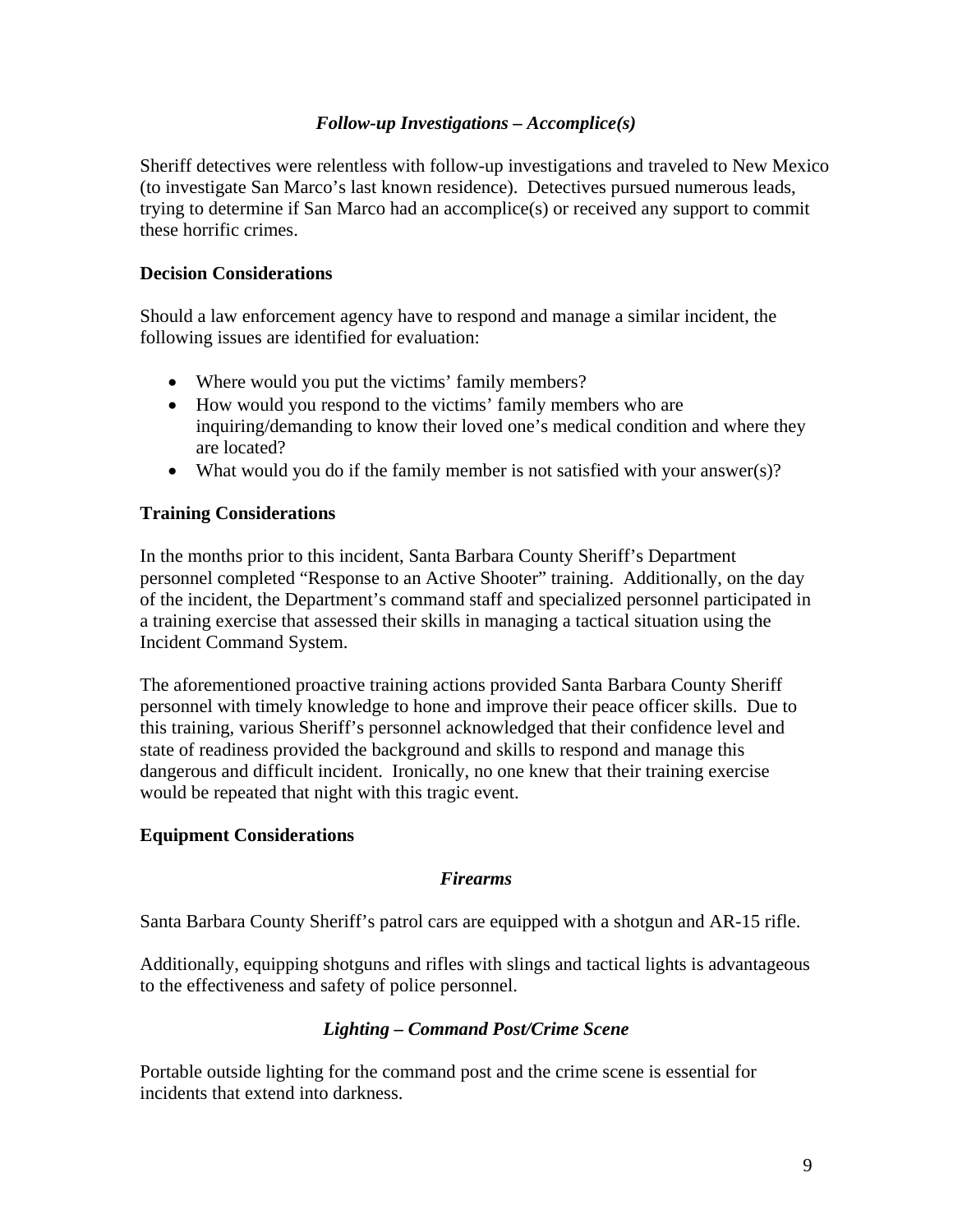# **Media Considerations**

# *Investigation Impact*

The media was relentless in their efforts to provide live and up-to-the-minute "Breaking News" coverage. Before Sheriffs investigators could leave Santa Barbara and go to New Mexico for follow-up Investigations, they were receiving information that the news media was already interviewing subjects in New Mexico.

# *Information for Media Briefings*

It is essential that a Sheriff or Chief of Police have comprehensive information for his/her media briefings. Additionally, the presence of a Chief or Sheriff on television provides comfort to the community, as the organization's leader is present and involved.

### **Employee Welfare Considerations**

### *Trauma Support*

Law enforcement personnel experienced a wide variety of emotional responses to this critical incident. Requesting the immediate and off-hour response of the Department's Chaplains, Crisis and Peer Counselors and Psychologist can provide necessary assistance and support to peace officers and community members.

### **Criminal History**

Jennifer San Marco had a history of irrational behavior. Apparently, her emotionally disturbed personality led to her retirement in 2003 from the United States Postal Service after six years of employment. At one point and prior to her termination, San Marco had to be physically removed from the Postal facility by Sheriff's Deputies due to a report of her talking about committing suicide. This led to a four to five day psychiatric hold and later a medical retirement from the postal facility.

After this termination, San Marco moved to a rural area of New Mexico. News reports indicated that in 2004, she attempted to start a publication, "The Racist Press." However, she did not have a license to publish. Other people recalled that when she attended meetings, she sat and mumbled to herself in a way that sounded as if she were two people arguing. Additionally, people became concerned with San Marco's behavior when she would stare at people, and when she showed up at a local service station unclothed.

Those who knew her recalled her hostility toward minorities. Neighbors also saw her regularly shooting a handgun that she had purchased from a nearby pawn shop in her backyard. In fact, San Marco had increased her shooting practice the week before she left New Mexico to drive to Goleta, California. Investigators also discovered a car wash receipt in her vehicle which showed that she had been in the Los Angeles area, the day prior to the shooting.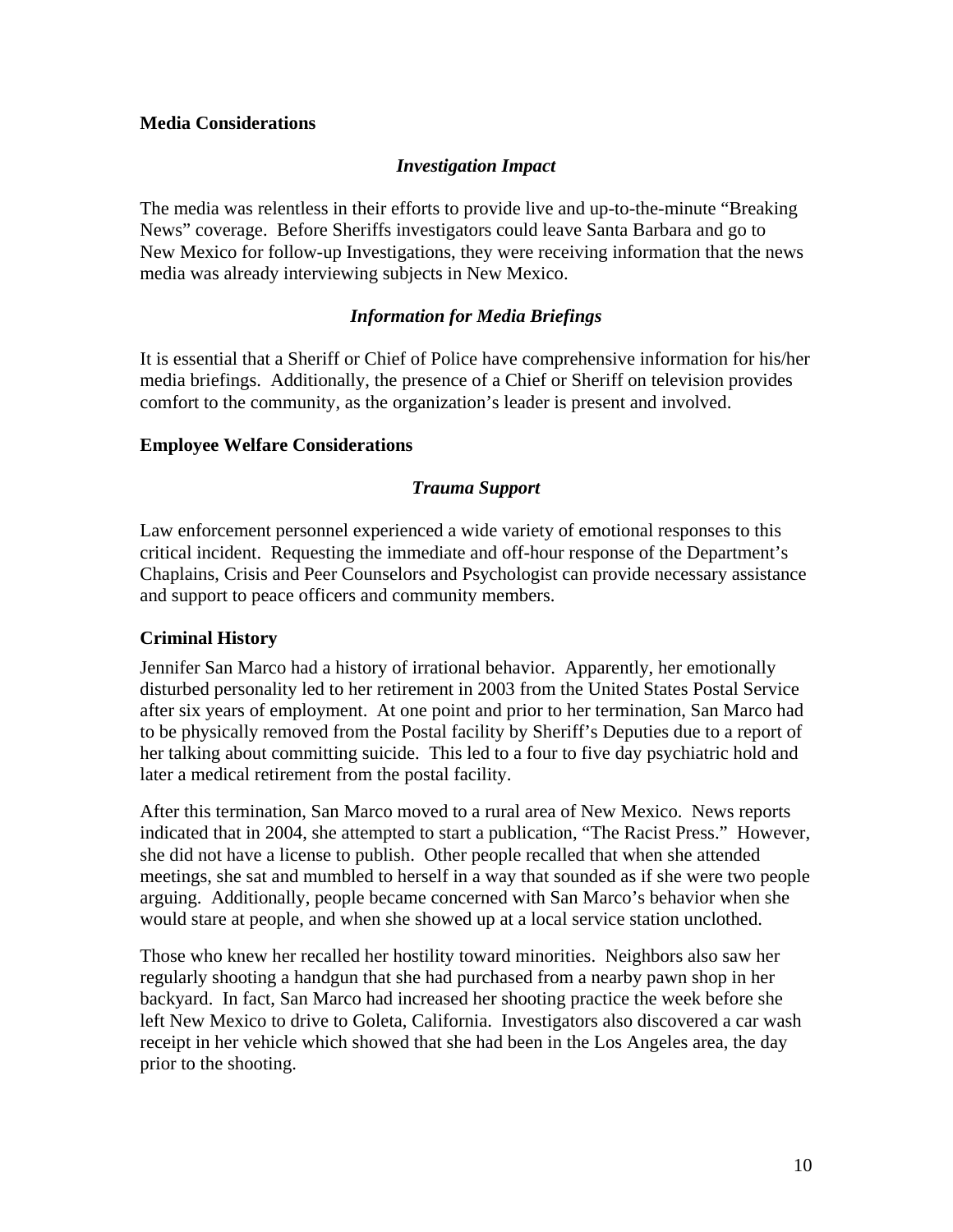# **Community Considerations**

# *Community Resources*

The Sheriff's Department received different offers from community organizations. The following organizations were involved.

- Red Cross
- Religious Organizations Clergy, Sheriff Chaplains, etc.
- Restaurants local eateries provided food.

### *Housing the Victims' Families, Friends and Loved Ones*

A Sheriff Chaplain offered to care for the victims' families, friends and loved ones at his place of worship. This church was nearby and enabled people to gather in support of each other. Additionally, the Red Cross assisted the chaplain's efforts at the church.

# *Funerals*

The victims' funerals attracted significant attendance, ranging from 1,500 to 2,000 people.

# *The Memorial Service*

Two weeks later, a memorial service was scheduled. This event required the Sheriff's Department to assume numerous responsibilities for crowd control and public safety. Additionally, this memorial service created the potential for people expressing themselves with various emotional responses in unpredictable manners. Planning for predictable behaviors involved a wide range of public safety considerations and the possibility that someone not on the agenda could have the opportunity to speak if they wished to express their feelings. This potential range of responses may also include comments regarding the murderer, San Marco.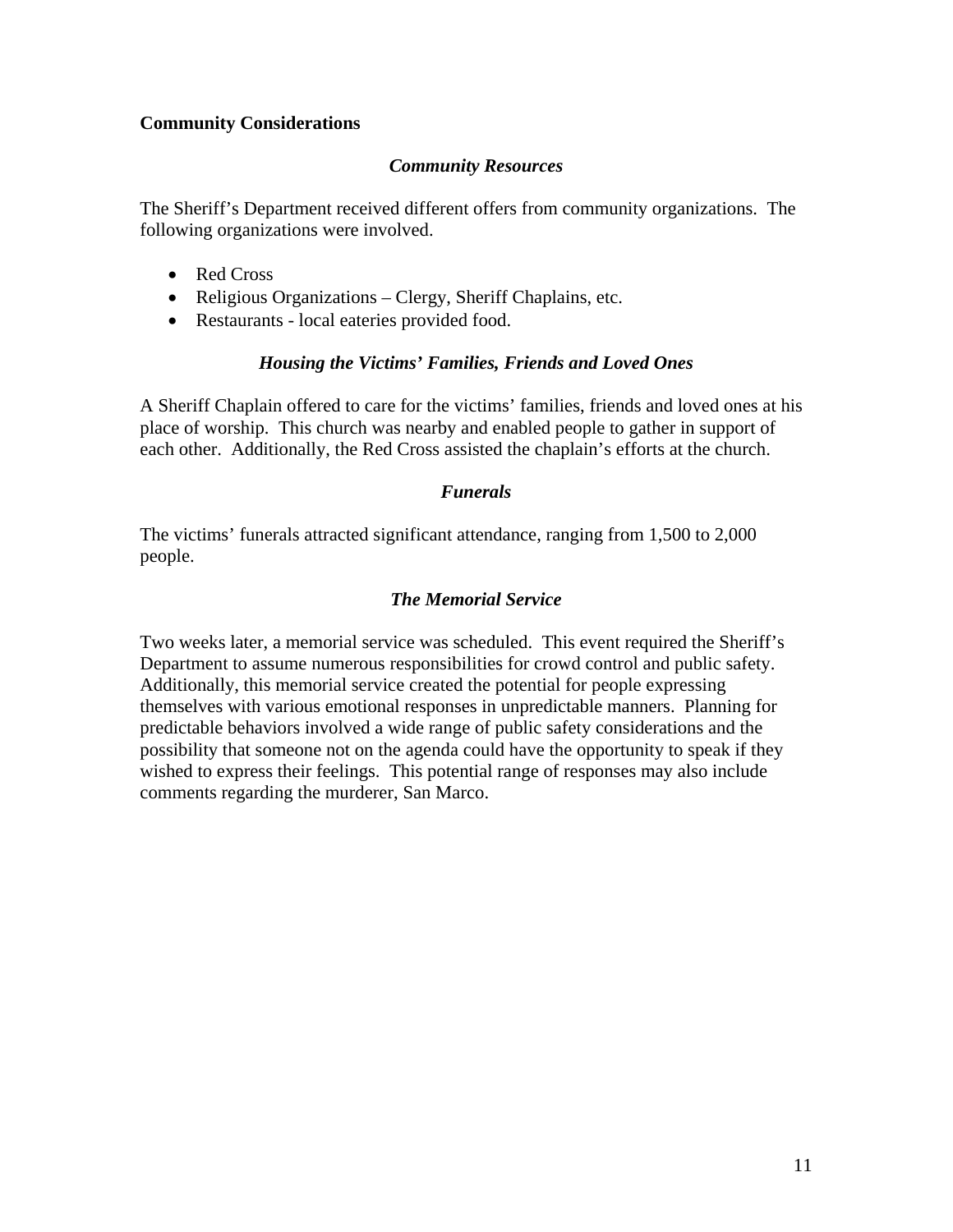# **Communication Considerations**

# *Tactical Language – Building Side 1, 2, 3 & 4*

Clear identification of a building's sides is critical in a tactical incident. Goleta is a coastal community where the roads frequently change directions. Referring to the front door side of a building as Side 1 and then rotating clockwise to Side 2, Side 3 and Side 4 is clearer than saying north, south east or west. This is especially valid when law enforcement officers from other jurisdictions are responding and not familiar with local directions. This system enables everyone to more easily understand tactical communications when building sides and entrances are identified by common terms.

# *Mutual Radio Frequency for Various Agencies*

The ability of neighboring law enforcement agencies to communicate on a mutual radio frequency is critical. This enables successful and timely communications.

# *Radio Frequencies – Calls for Service/Tactical Communications*

Sheriff personnel effectively utilized multiple radio frequencies to manage calls for service and tactical communications. This also included a frequency for intelligence purposes.

### *Mobile Telephones*

At all levels within the Sheriff's Department, mobile telephones played a vital role in effective communications. This was especially advantageous for detective personnel as radio frequencies were crowded due to the ongoing tactical situation that involved various missions.

### *Telephone Rosters – Preprogrammed on Mobile Phones*

The ability to immediately reach department personnel is a vital ally to the effectiveness of communication. Preprogramming the telephone numbers of key department personnel will significantly assist the incident commander and other department supervisors and managers. The preprogramming process should also include periodic review and update.

# *Hostage Negotiator*

Even if the hostage negotiator is not needed, the availability of a hostage negotiator at the scene is beneficial.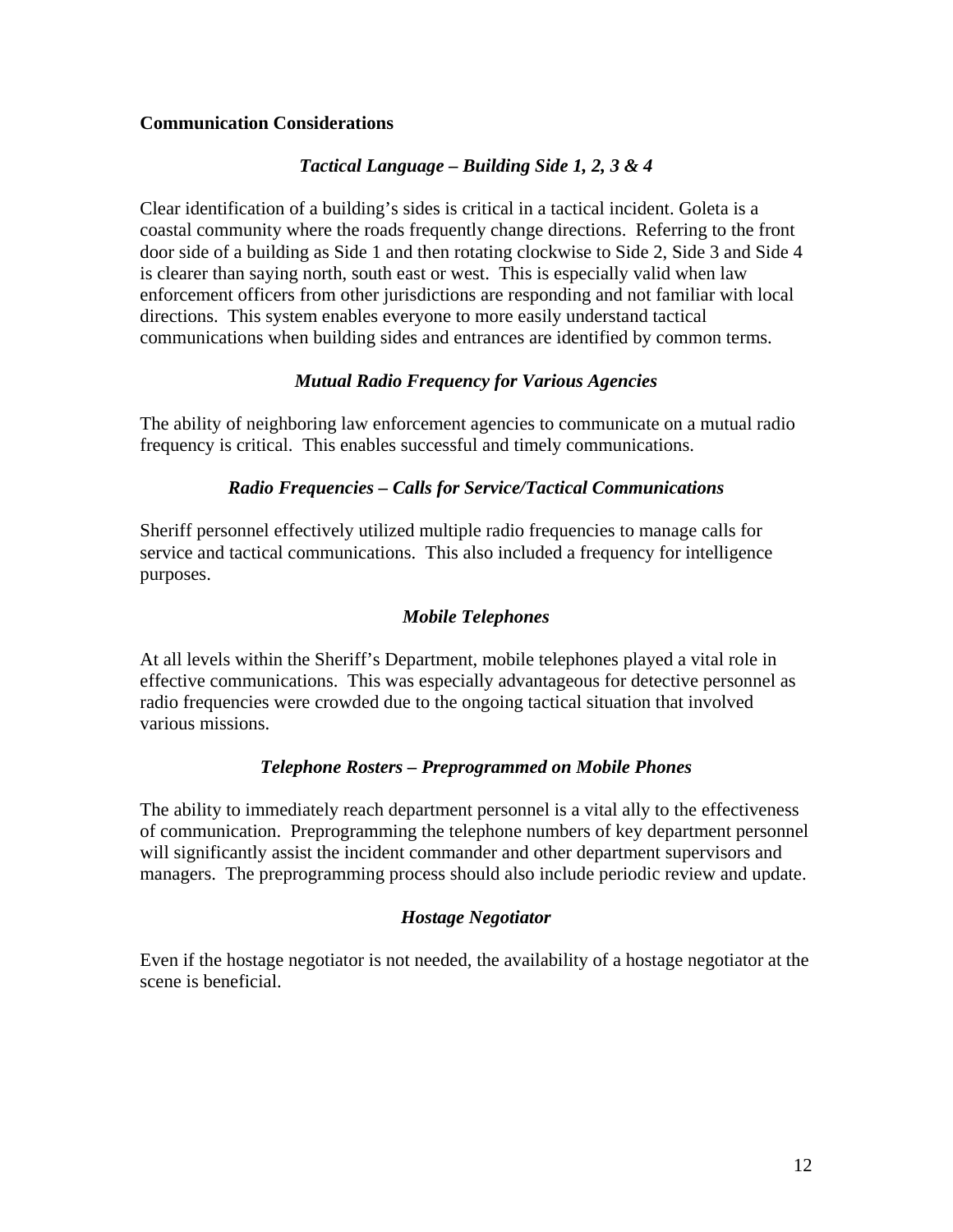# **Debriefing Considerations**

Due to the incident's extended duration and personnel rotation, it was extremely difficult to conduct debriefings in a timely manner for all involved personnel. Consideration should be given to how an agency would handle debriefings that involve everyone deployed to the incident.

# *Specialized Teams Debriefings*

This incident required the staffing of different teams for various responses, i.e. Active Shooter Contact, Rescue and Paramedic Escort Teams. Additionally, other teams within the organization were deployed, i.e. SWAT. These teams need to be debriefed as soon as possible to ensure that lessons learned are identified and most importantly, the welfare of personnel is evaluated.

# *Personalized Debriefings*

In the days that followed, the Incident Commander undertook a personal responsibility to meet with the teams and individual deputies. This action provided an outstanding opportunity for personnel to provide feedback, to offer suggestions and to have their questions answered.

# **Aftermath**

This incident attracted nationwide attention as San Marco had committed the largest number of homicides by a female murderer in the United States. The lives of eight families, numerous postal employees and countless law enforcement deputies, dispatchers and peace officers on local, state and federal levels were forever scarred by this tragedy.

### **Acknowledgements**

Santa Barbara County Sheriff Jim Anderson acknowledged the bravery and courage of the men and women of his department who responded and handled these terrible crimes. Additionally, Sheriff Anderson expressed his deepest appreciation to fellow law enforcement officers from the following agencies for their assistance and support to the community and the Santa Barbara County Sheriff's Department.

California Department of Justice California Highway Patrol Federal Bureau of Investigation Santa Barbara Police Department University of California at Santa Barbara Police Department United States Postal Inspectors